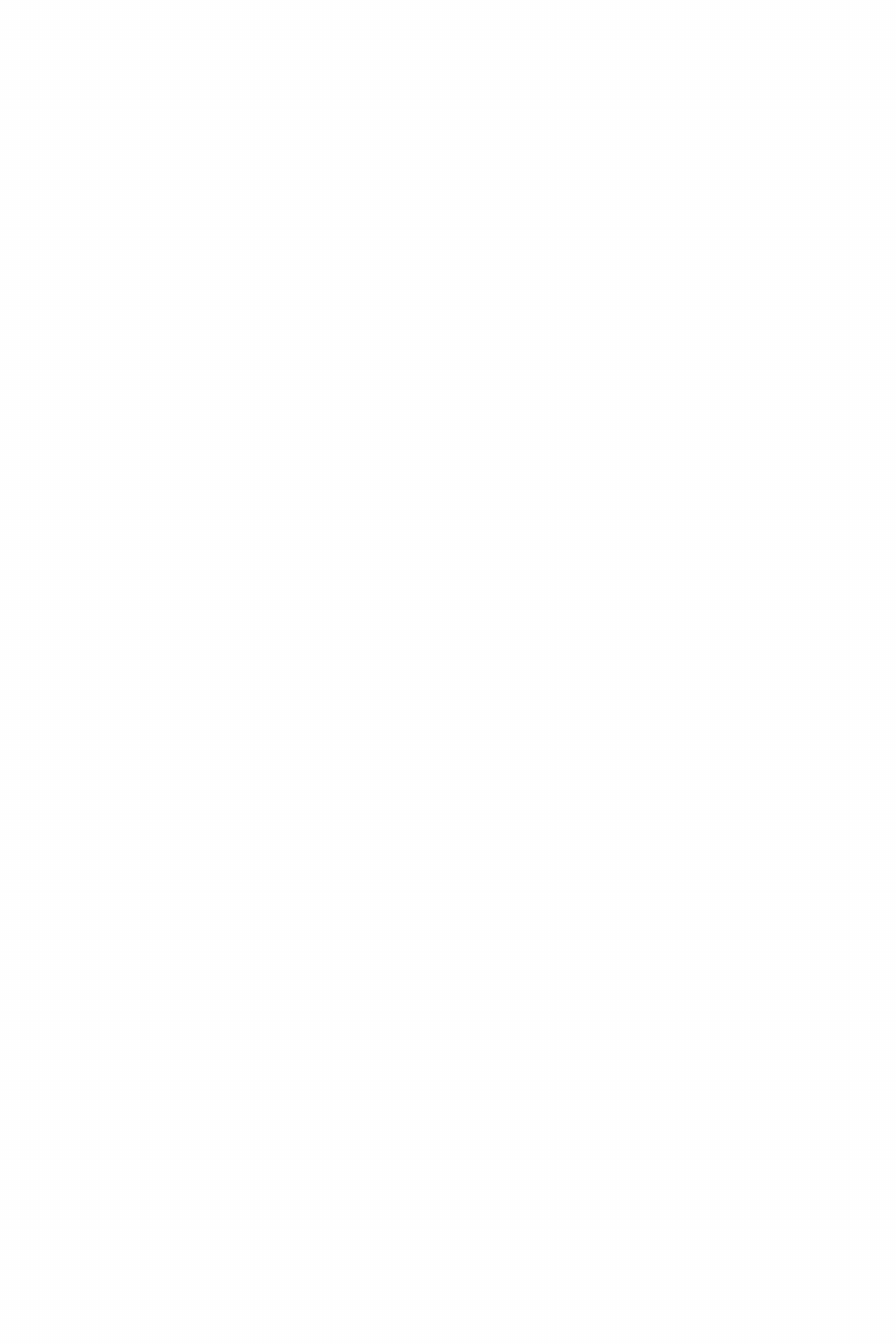## THE TEACHING OF THE CALCULUS OF PROBABILITY

There has always been considerable disagreement among experts concerning the significance of the relation between probabilities and the statistical data with which these probabilities are supposed to be somehow connected. Such controversy indicates both that the relation is important and that it is difficult to grasp. In presenting the theory of probability to students, one should therefore make every effort to clarify this relation. I shall give a brief outline of such a presentation.

Physical measurements. If we make n measurements  $x^{(1)}$ , $x^{(2)}$ ,.... $x^{(n)}$  of some physical quantity these measurements will in general differ and it is natural to take the average  $\frac{1}{n}$ ,  $\frac{n}{2}$ ,  $x^{(k)}$  as an estimate of the quantity measured. It is reasonable to suppose that in general this estimate Improves as n increases. This situation can be formulated mathematically as follows: We Imagine that an infinite sequence x of numbers  $x^{(k)}$  is associated with the quantity to be measured. Thus

$$
x = x^{(1)}, x^{(2)}, \ldots, x^{(k)}, \ldots
$$

We also imagine that there is associated with the above quantity a number  $p(x)$  which we can call the expected value of the quantity to be measured. We observe n terms of the sequence  $x$ by making n measurements. We assume that our estimate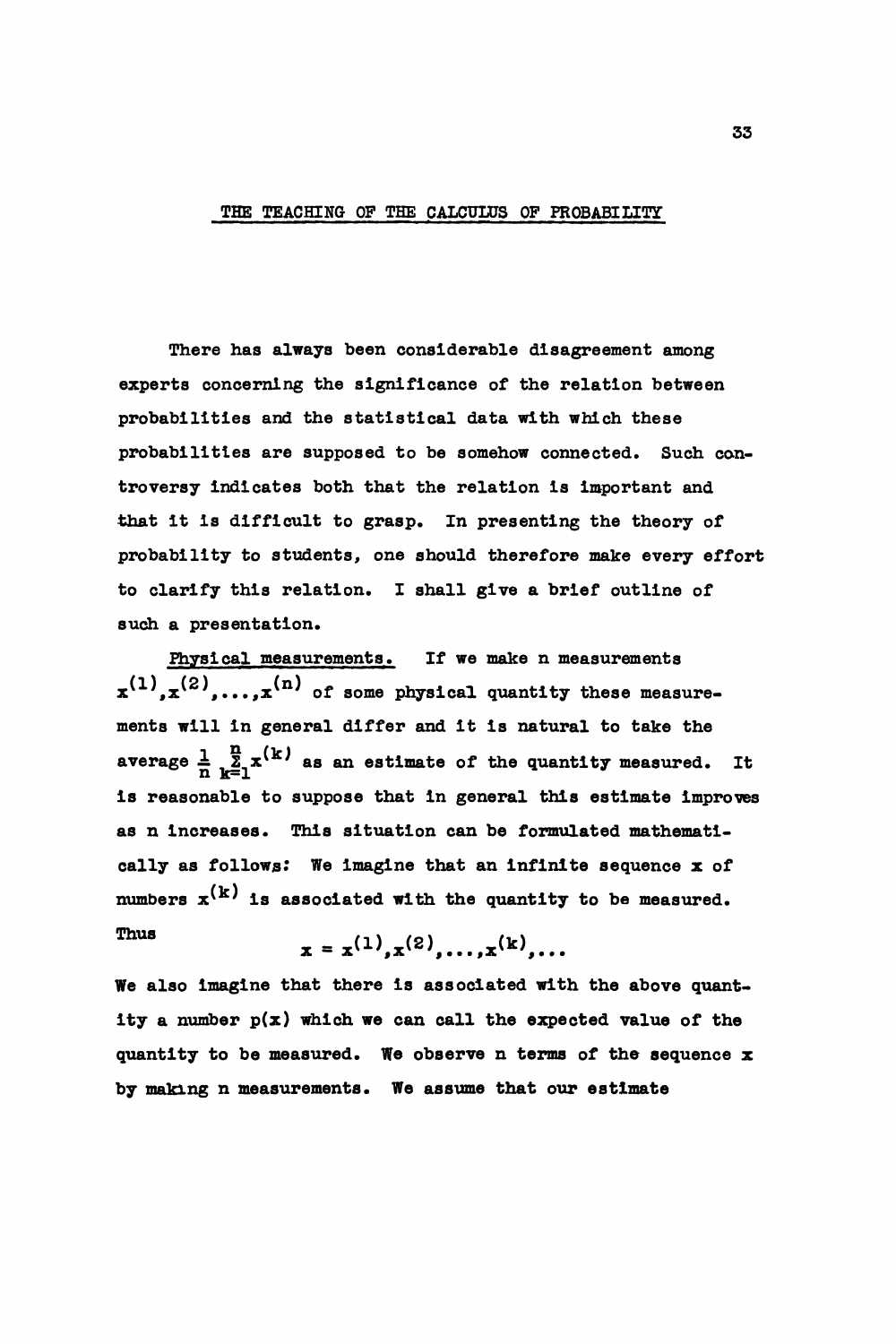$p_n(x) = \frac{1}{n} \sum_{k=1}^{n} x^{(k)}$  of the expected value tends to improve as n increases and that  $\lim_{n \to \infty} p_n(x) = p(x)$ . I shall have more to say concerning this assumption at a later point.

Functions of sequences. We are frequently confronted with the problem of estimating the expected value of some function of one or more physical quantities. Thus we introduce the following definition: Let  $f(u,v)$  be a function of the variables u and v and let

and 
$$
x = x^{(1)}, x^{(2)},...
$$
  
 $y = y^{(1)}, y^{(2)},...$ 

be two sequences. Then

$$
f(x,y) = f(x^{(1)},y^{(1)}), f(x^{(2)},y^{(2)}),...
$$

Thus a function of two sequences is itself a sequence. For example

$$
x + y = x^{(1)} + y^{(1)}, x^{(2)} + y^{(2)}, \ldots
$$

**and from this equation it follows that**

$$
p(x+y) = p(x) + p(y).
$$

The definition of a function of sequences is readily extended to the case of n sequences.

Constant sequences. We also have occasion to consider a function in which some of the arguments are sequences and the remaining arguments are parameters which do not vary from one measurement to the next. Thus we introduce the following definition: A sequence

$$
a = a, a, a, \ldots
$$

all of whose terms are the same is called a constant sequence or parameter. The same letter is used to denote both the sequence and the terms of the sequence. The ambiguity of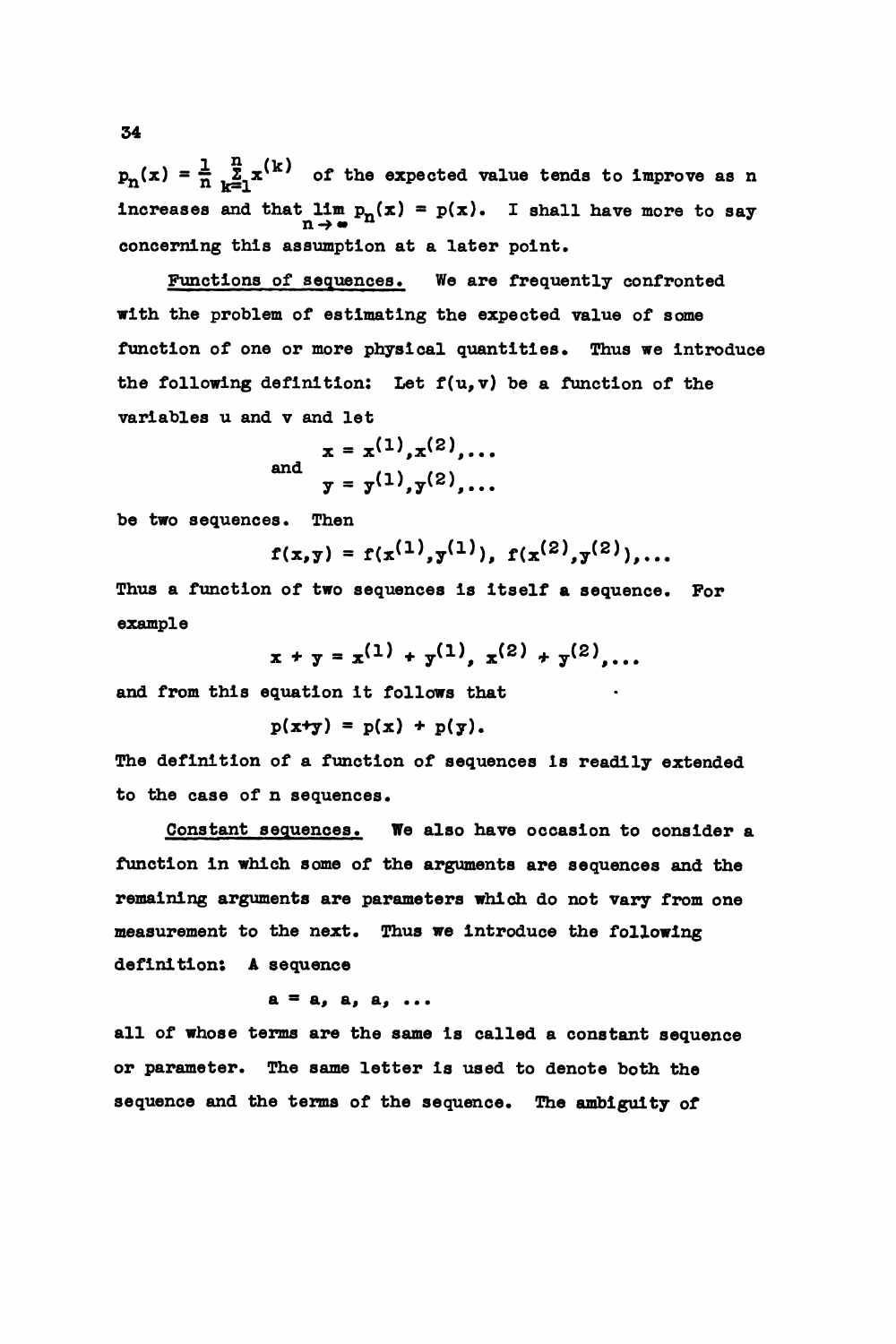notation does not seem to cause any difficulty.

Variance. As an example, the expression  $p[(x-a)^2] = p(x^2) - 2ap(x) + a^2$  measures the average squared deviation from the parameter a. The minimum value of this expression with respect to a is  $p(x^2) - p^2(x) = \sigma^2(x)$  and this minimum is attained when a =  $p(x)$ . The number  $\sigma^2(x)$  is talled the variance and its square root  $\sigma(x)$  is called the standard deviation. In an analogous manner we can define the variance  $\sigma_{\rm n}^2$ (x) =  $p_{\rm n}$ (x<sup>2</sup>) -  $p_{\rm n}^2$ (x) and the standard deviation  $\sigma_{\rm n}$ (x) for a finite sequence of measurements.

Events.• If we let 1 and 0 denote respectively the success and failure of an event on a given trial, then an event may be regarded as a physical quantity the measurements of which can have only the values 1 and 0. If  $x$  is the corresponding sequence, then  $p_n(x)$  is the success ratio for the first n trials and  $p(x)$  is the probability of the event.

Algebra of events. If x and y are  $1,0$ -sequences, they can be regarded as the sequences of successes and failures associated with two events. It is easily seen that  $-x = 1 - x$ represents the event "not  $x^n$ ,  $x \cdot y$  represents the event "x and  $y^{\text{ff}}$ , and  $x \vee y = \sim (\sim x \cdot \sim y) = x + y - x \cdot y$  represents the event  $\mathfrak n$ x or y (or both)<sup>n</sup>. We have the relations

 $p(\sim x) = 1 - p(x), p(x \lor y) = p(x) + p(y) - p(x \lor y).$ The event  ${}^{\text{tr}} x$  if  $y^{\text{tr}}$  is denoted by  $x \in y$  and is defined as follows:

 $x \in y = x^{(n_1)}, x^{(n_2)}, \ldots, x^{(n_k)}, \ldots$ 

where  $n_k$  is the trial on which the k-th success of y occurs. The sequence  $x \subset y$  is in general infinite and is obtained as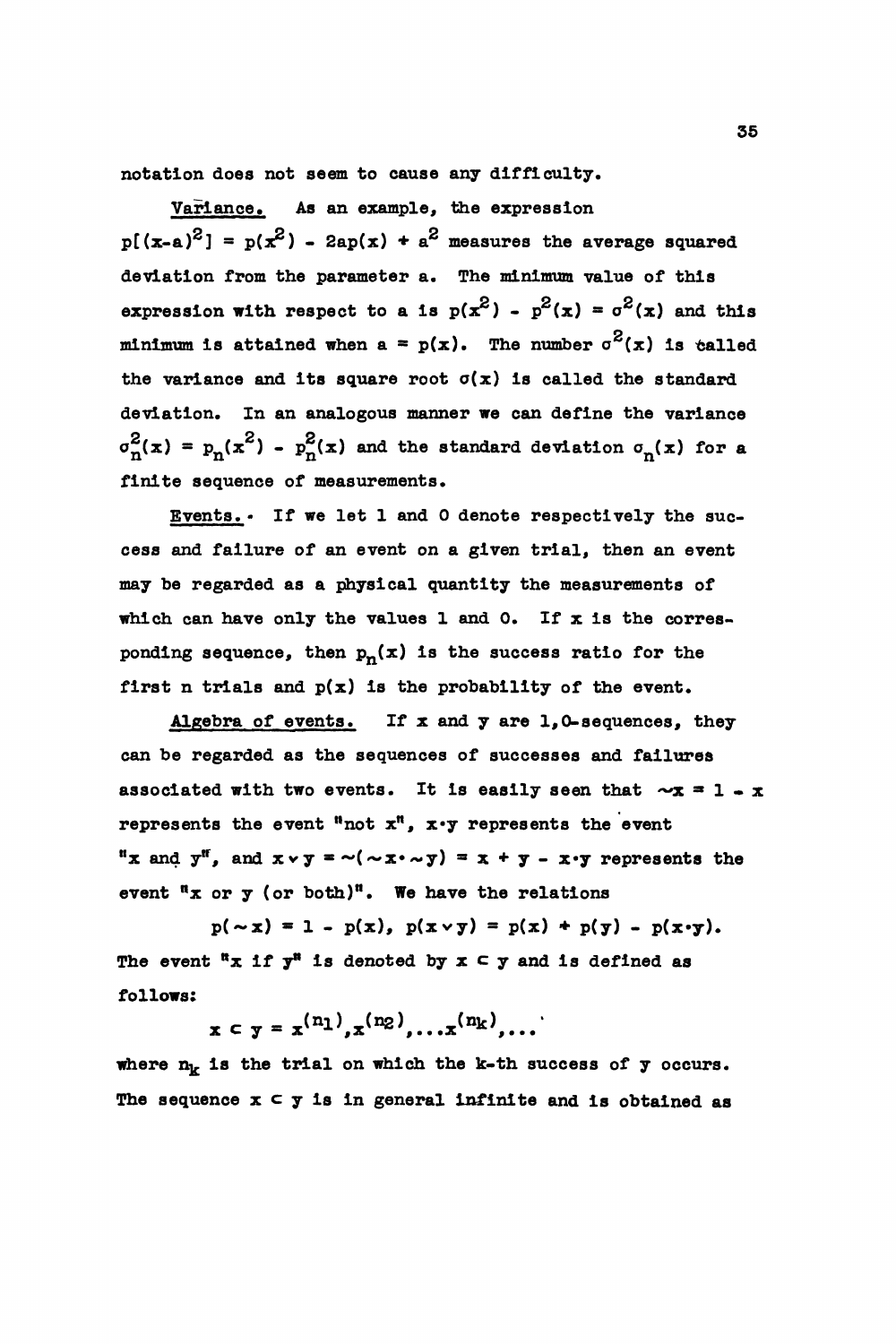the result of a selection operation on the sequence  $x$ , the n-th term  $\mathbf{x}^{(n)}$  being selected if and only if the n-th trial of **y** is a success (i.e.,  $y^{(n)} = 1$ ). We have the relation  $p(x)p(y \subset x) = p(x \cdot y)$ .

Mutually exclusive events. Two events x and y are said to be mutually exclusive provided  $x \cdot y = 0$ . If the events<sup>\*</sup>  $x_1, x_2, \ldots, x_n$  are mutually exclusive, then

 $p(x_1 \vee x_2 \vee \ldots \vee x_n) = p(x_1) + p(x_2) + \cdots + p(x_n).$ 

Independent events. The events  $x_1, x_2, \ldots, x_n$  are said to be Independent if

 $p(x_1 \cdot x_2 \cdot \ldots \cdot x_n) = p(x_1)p(x_2) \ldots p(x_n)$ 

and if a similar condition holds for every subset of these events. If two events x and y are Independent, then

 $p(x \in y) = p(x)$  and  $p(y \in x) = p(y)$ . This algebra forms the basis for the solution of the usual probability problems.

Fundamental function. The function  $\varphi_1(u)$  depends on the variable u and the interval I, and is defined as follows

$$
\varphi_{\mathbf{I}}(u) = \begin{cases} 1 \text{ if } u \text{ is in } I \\ 0 \text{ otherwise.} \end{cases}
$$

If x is a sequence associated with a physical quantity, then  $\varphi_1(x)$  is a 1,0-sequence representing an event which succeeds or falls on its k-th trial according as the k-th measurement of x does or does not fall within I. The probability that the measurement will fall within I is  $p(\varphi_t(x))$ .

> Note that subscripts are used to indicate different sequences whereas superscripts are used to Indicate the different terms of a given sequence.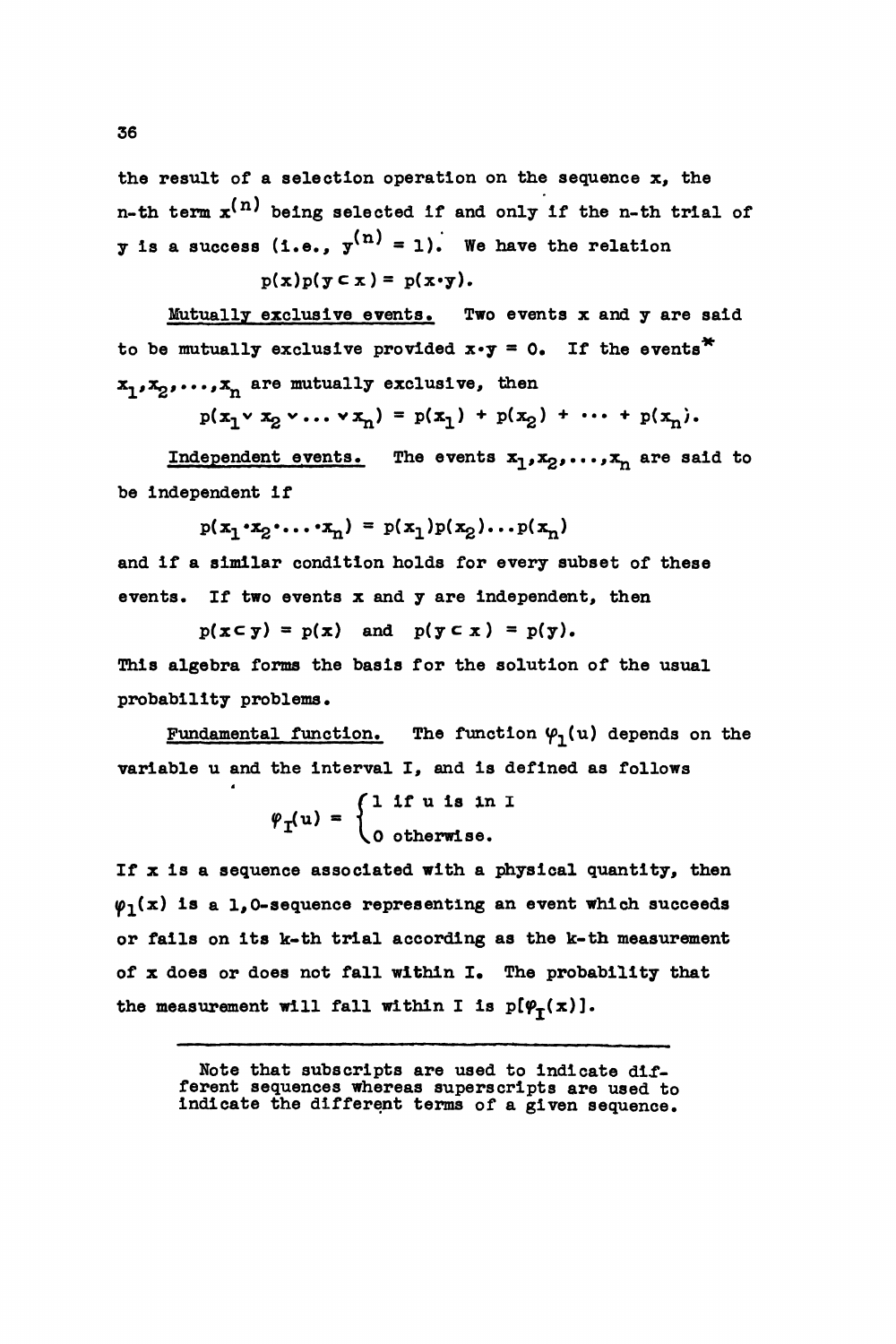Tchebycheff's inequality. Let I be the interval  $p(x) - \varepsilon < u < p(x) + \varepsilon$ . Then  $\sim \varphi_{\tau}(u) \leq [u-p(x)]^2/\varepsilon^2$  and hence we obtain the following inequality of Tchebycheff:

$$
p[\sim \varphi_{T}(x)] \leq \sigma^{2}(x)/\epsilon^{2}.
$$

"Thus the probability that a measurement will be in error by more than e (i.e., fall outside the interval) is at most  $\sigma^2(x)/\epsilon^2$ .

Independence of physical quantities. Let x and y be the sequences associated with two physical quantities. Then x and y are independent provided the events  $\varphi_{\tau}(x)$  and  $\varphi_{\tau}(y)$  are Independent for every pair of intervals I and J. It can be proved that if x and y are independent, then  $p(x \cdot y) = p(x)p(y)$ . If x and y are dependent, then

 $r(x,y) = [p(x \cdot y) - p(x)p(y)]/\sigma(x)\sigma(y)$ 

measures the correlation between them. If  $x_1, x_2, \ldots, x_n$  are independent, then

 $\sigma^2[(x_1 + x_2 + \cdots + x_n)/n] = [\sigma^2(x_1) + \sigma^2(x_2) + \cdots + \sigma^2(x_n)]/n^2.$ Thus for the average  $(x_1 + x_2 + \cdots + x_n)/n$  of n physical quantities, Tchebycheff <sup>f</sup>s inequality takes the form  $p\{\sim \varphi_I[(x+x_2+\cdots+x_n)/n]\}\leq [\sigma^2(x) + \sigma^2(x_2) + \cdots + \sigma^2(x_n)]/n^2\epsilon^2.$ 

Independence of individual observations. We shall introduce certain 1,0-sequences in terms of which we can give a precise meaning to the Intuitive boncept of independence of observations. Let  $(r,n)$  be a sequence in which the l's occur in the terms whose superscripts are  $r+1$ ,  $r+n+1$ ,  $r+2n+1$ ,... and the O's occur in the remaining terms. Then the sequence  $*$ 

Note that in the definition of  $x \in y$ , x need not be a 1,0-sequence whereas y must be such a sequence.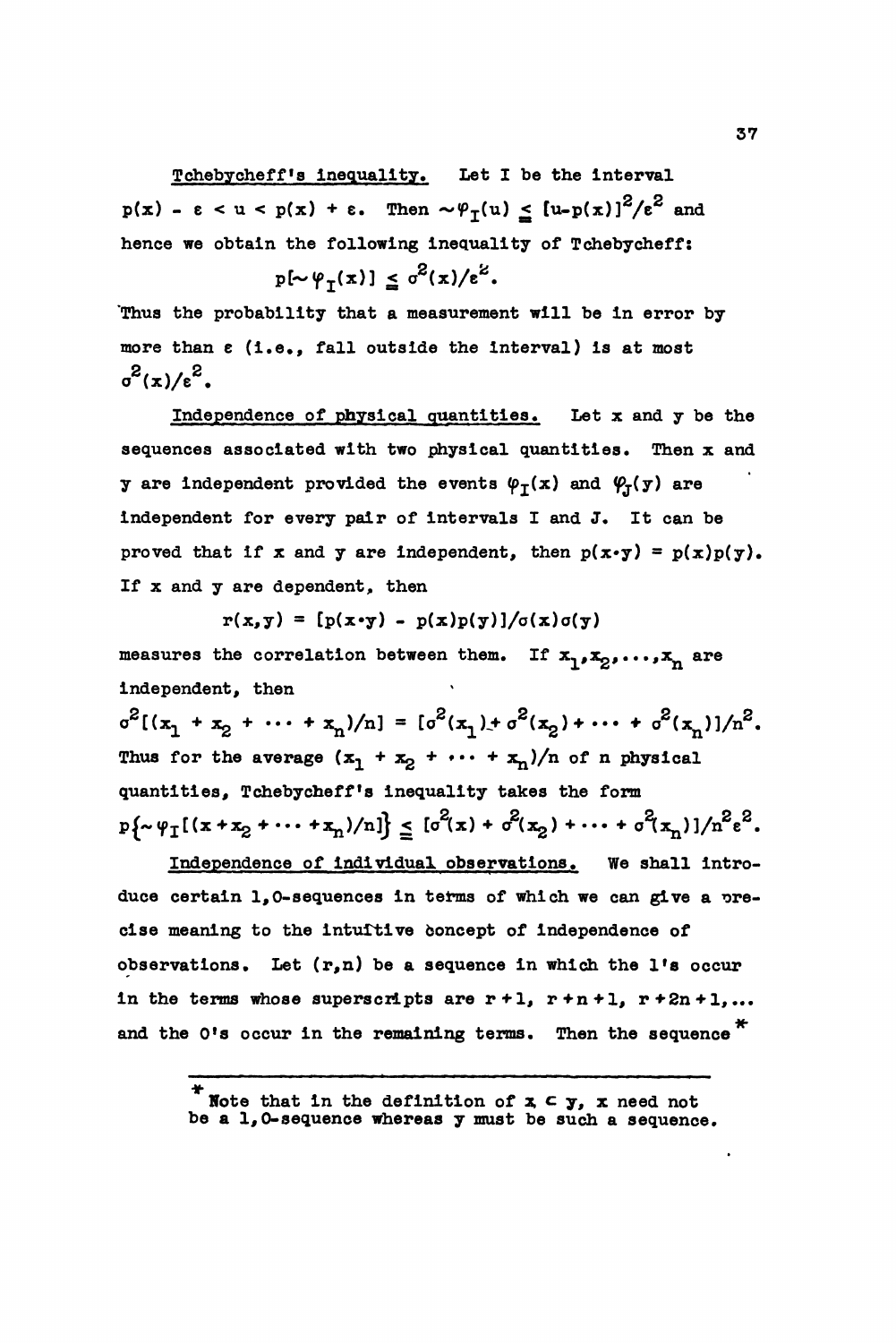$x \in (r,n)$  is obtained by selecting the  $(r+1)$ -st term of the sequence x and every n-th term thereafter. Note that the first terms of the sequences  $x \in (0,n)$ ,  $x \in (1,n)$ ,..., $x \in (n-1,n)$ constitute the first  $n$  terms of the sequence  $x$  (i.e., the first n observations). The second terms of these sequences constitute the second group of n terms of x, etc. We shall say that the observations are Independent provided the sequences  $x \in (o, n)$ ,  $x \in (1, n)$ ,..., $x \in (n-1, n)$  are independent for every n. If this condition Is satisfied and If further  $p\{\varphi_T[x \in (r,n)]\} = p[\varphi_T(x)]$  for every interval I and every pair of integers r,n such that  $0 \le r < n$ , then x is said to be admissible. It can be proved that if  $x$  is admissible, then  $p[x \in (r,n)] = p(x)$  and  $q[x \in (r,n)] = q(x)$ . It is reasonable to assume that the sequence x associated with any physical quantity Is admissible.

Error of the average of n trials. Let us consider the, average  $\mathbf{X}_n/n$  where

 $X_n = x \in (0,n) + x \in (1,n) + \cdots + x \in (n-1,n)$ and where x Is admissible. The following formulas are readily established

$$
p(X_{n}/n) = p(x), \sigma^{2}(X_{n}/n) = \sigma^{2}(x)/n,
$$
  

$$
X_{n}/n = p_{n}(x), p_{n}[x \in (n,1)], p_{n}[x \in (2n,1)],...
$$

Applying the Tchebycheff Inequality we get

 $\leq \sigma^{\circ}(x)/n\epsilon^{\circ}$ .

Thus the probability that a term of  $X_n/n$  shall be in error by more than  $\varepsilon$  is at most  $\sigma^2(x)/n\varepsilon^2$ . This is a precise formulation of a more common elliptical statement, namely, that the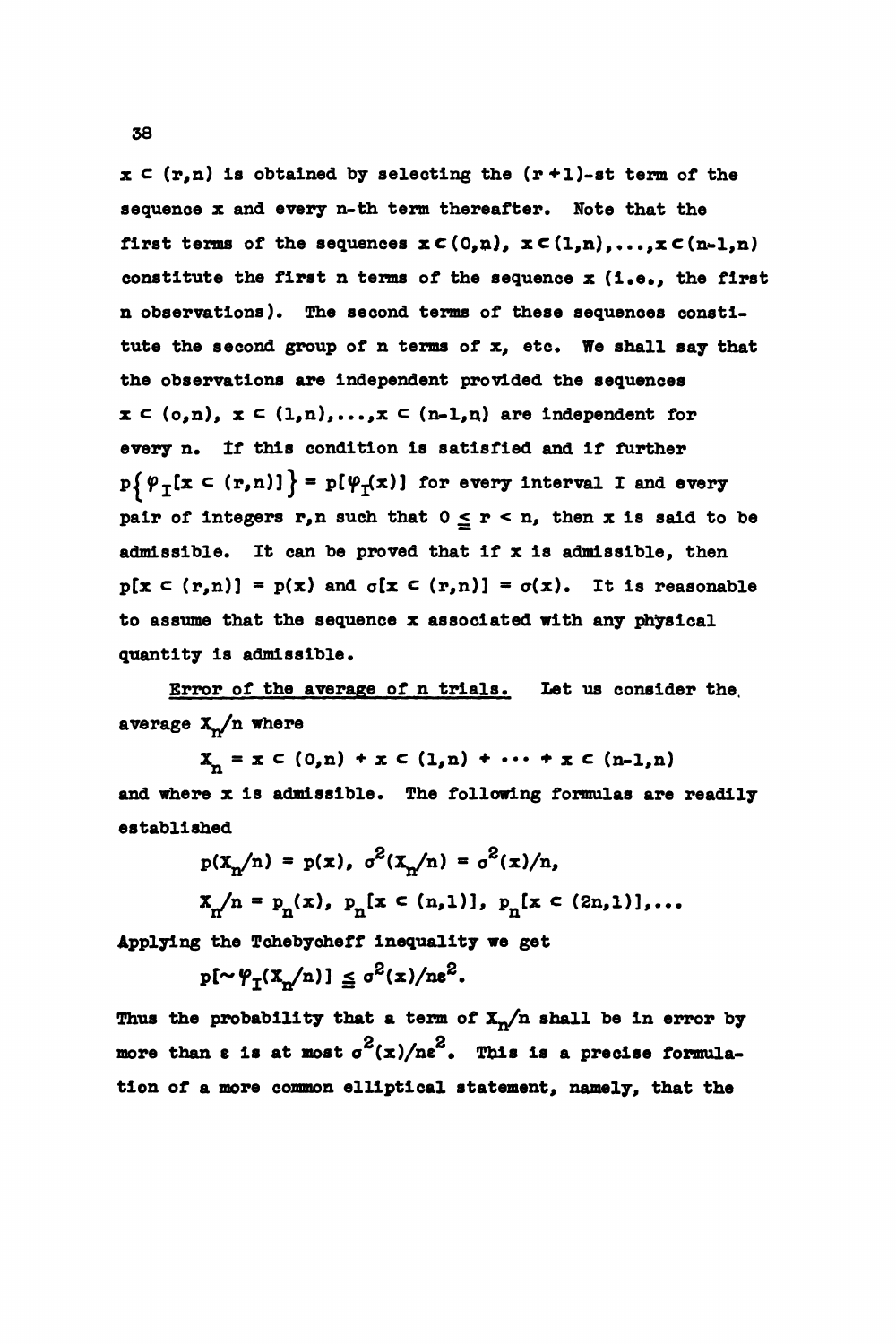probability that the first term  $p_n(x)$  shall be in error by more than  $\varepsilon$  is at most  $\sigma^2(x)/ne^2$ . It is customary to replace  $\sigma^2(x)$  by  $\sigma^2_n(x)$  since the latter quantity can be calculated from the first n measurements. As the inequality is exceedingly generous It probably continues to hold after this replacement.

Distribution functions. Let  $I_g$  and  $I_g'$  be respectively the intervals  $-\cdot < u \leq s$ ,  $-\cdot < u < s$  and let  $p[\psi_{I_{a}}(x)] = F(s+0), p[\psi_{I_{a}}(x)] = F(s-0),$  and  $[F(s - 0) + F(s + 0)]/2 = F(s)$ . In general,\*  $F(s+0) = \lim_{\epsilon \to 0} F(s+\epsilon)$ ,  $F(s-0) = \lim_{\epsilon \to 0} F(s-\epsilon)$ ,  $F(s)$  is monotone,  $F(- \cdot ) = 0$ , and  $F(+ \cdot ) = 1$ . Finally, if  $I_{a,b}$  is the interval  $a < u \leq b$ , then

$$
p[\varphi_{I_{a,b}}(x)] = F(b+0) - F(a+0).
$$

The function F(s) is called the distribution function associated with the sequence x.

Integrals. Let 
$$
g(u)
$$
 be a continuous function and let  $G(s) = p[g(x)\varphi_{I_{-}}(x)].$ 

Then it is easy to see that

 $m[F(b * 0) - F(a * 0)] \leq G(b) - G(a) \leq M[F(b * 0) - F(a * 0)],$ where m and H are respectively the minimum and the maximum of  $g(u)$  in  $I_{a, b}$ . Next suppose that  $F(s)$  possesses a continuous derivative F'(s). It follows from the above mean value

<sup>.</sup> It Is possible to construct a sequence violating all of these conditions except the monotoneity but such sequences are exceptional and do not correspond to physical measurements.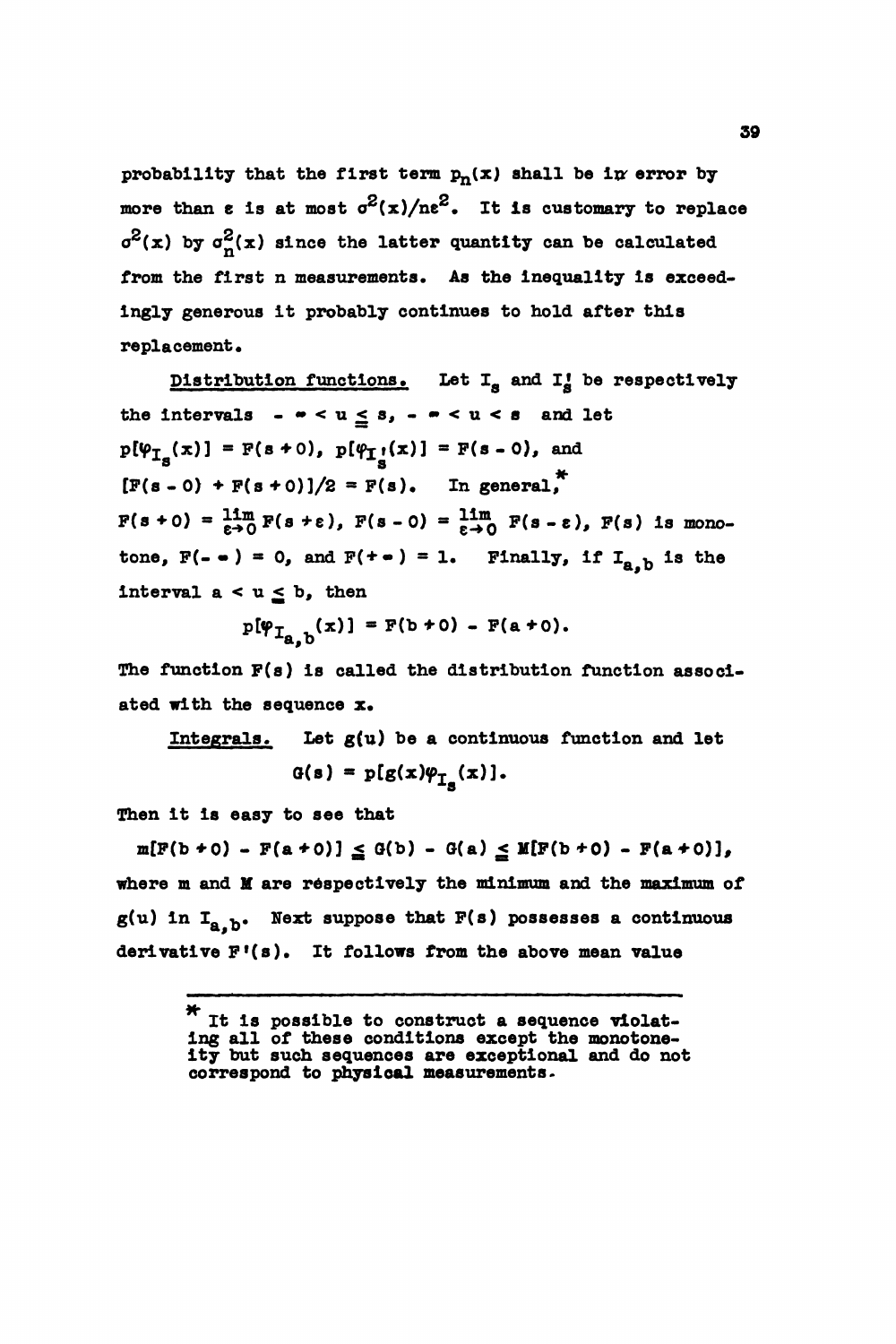property that  $G'(s) = g(s)F'(s)$  and  $G(s) = \int_{-\infty}^{s} g(t)F'(t)dt$ . Hence

 $p[g(x)] = \int_{-\infty}^{+\infty} g(s)F'(s)ds = \int_{-\infty}^{+\infty} g(s) dF(s).$ The expected value  $p(g(x))$  exists under much more general conditions than those stated above and can be taken as a definition of the Stielt jes Integral on the right when the Riemann integral in the middle falls to exist. For example, let  $x = x_1 + 2x_2 + \cdots + 6x_6$  where  $x_1, x_2, \ldots, x_6$  are mutually exclusive 1,0-sequences such that  $p(x_1) = p(x_2) = \ldots = p(x_6) = 1/6$ . This sequence represents the throwing of a die. The distribution function  $F(s)$  is discontinuous at the points  $s=1, 2, ... 6$  and constant elsewhere. We get  $\int_{-\infty}^{+\infty} s dF(s) = p(x) = (1+2+\cdots+6)/6 = 3.5$  $\int_{-\infty}^{+\infty} s^2 dF(s) = p(x^2) = (1 + 4 + \cdots + 36)/6 = 91/6.$ 

As the student is usually unfamiliar with Stieltjes integration, this approach is decidedly advantageous.

Moment generating functions. The function  $p(e^{ixt}) = \varphi(t) = \int_{-a}^{+\infty} e^{ixt} dF(s)$  (where t is a constant sequence) is called the moment generating function of the sequence x. It uniquely determines the distribution function as the following computation shows. First consider the Integral

$$
\frac{1}{2\pi i} \int_{-\infty}^{+\infty} \frac{e^{it} - e^{itx}e^{-ist}}{t} dt = \begin{cases} 1 & \text{if } x < s \\ 1/2 & \text{if } x = s \\ 0 & \text{if } x > s \end{cases} = \frac{\varphi_{I_g}(x) + \varphi_{I_g}(x)}{2}
$$

Thus

$$
p[\frac{1}{2\pi i}\int_{-\infty}^{+\infty} \frac{e^{it}-e^{ixt}e^{-ist}}{t} dt] = p[\frac{\varphi_{I_s}(x) + \varphi_{I_s}(x)}{2}] = F(s).
$$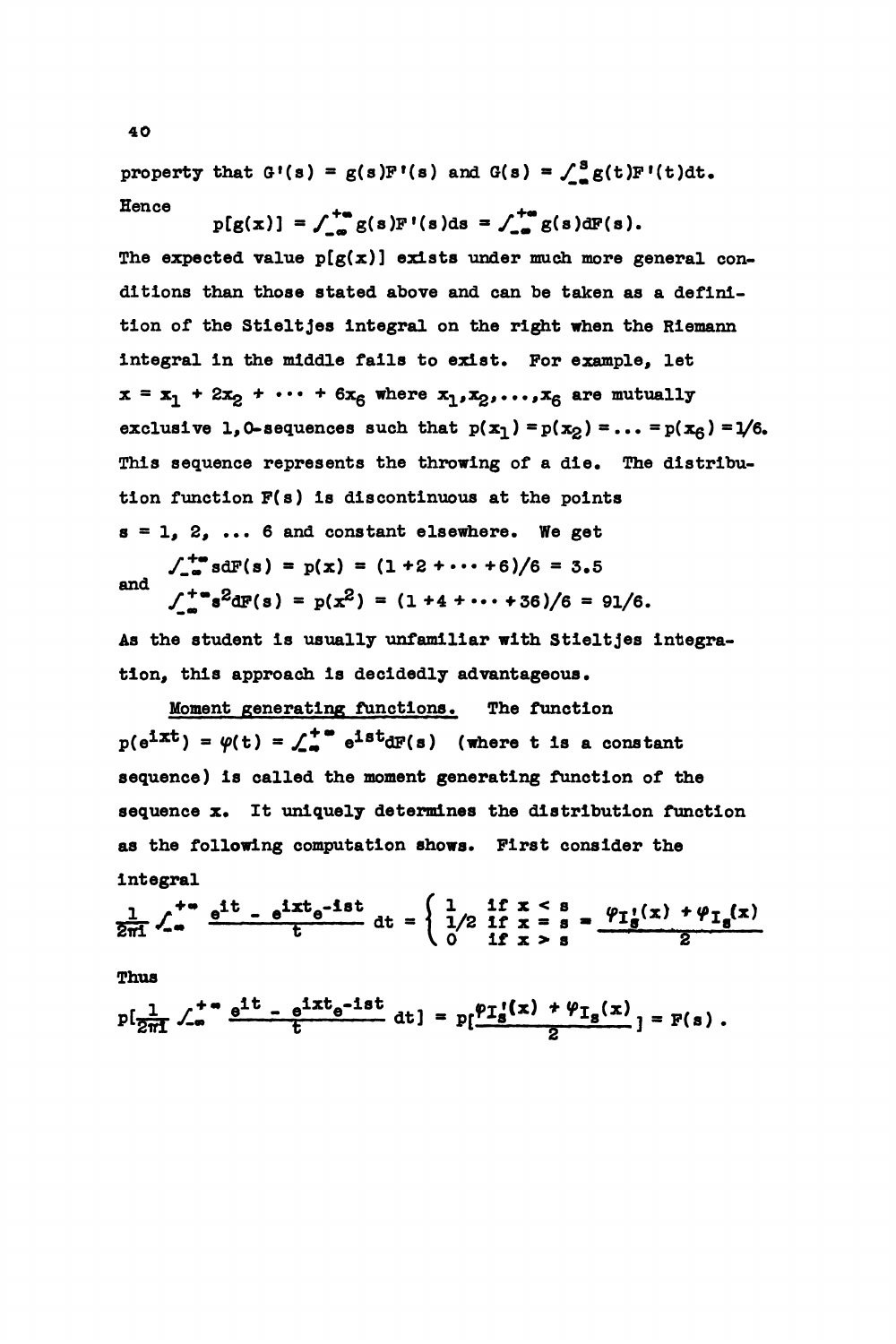But  
\n
$$
p\left[\frac{1}{2\pi i}\int_{-\infty}^{+\infty} \frac{e^{it} - e^{ixt}e^{-ist}}{t} dt\right] = \frac{1}{2\pi i}\int_{-\infty}^{+\infty} p\left[\frac{e^{it} - e^{ixt}e^{-ist}}{t}\right] dt
$$
  
\n $= \frac{1}{2\pi i}\int_{-\infty}^{+\infty} \frac{e^{it} - p(e^{ixt})e^{-ist}}{t} dt$ .

Hence

$$
F(s) = \frac{1}{2\pi i} \int_{-\infty}^{+\infty} \frac{e^{it} - \varphi(t)e^{-ist}}{t} dt.
$$

The probability integral. Let  $x_k = x \in (k+1,n)$  and  $X_n = x_1 + x_2 + \cdots + x_n$ , where x is admissible,  $p(x) = 0$ , and  $p(x^2) = 1 = \sigma^2(x)$ . Then

$$
p(e^{iX_n t/\sqrt{n}}) = p(e^{iX_1 t/\sqrt{n}}) p(e^{iX_2 t/\sqrt{n}}) \dots p(e^{iX_n t/\sqrt{n}})
$$
  
=  $p^n (e^{ixt/\sqrt{n}}) = p^n (1 + \frac{ixt}{\sqrt{n}} - \frac{x^2t^2}{2n} - \dots) = (1 - \frac{t^2}{2n} - \dots)^n$ .

Hence

$$
\lim_{n \to \infty} p(e^{iX_n t/\overline{n}}) = \lim_{n \to \infty} (1 - \frac{t^2}{2n} - \dots)^n = e^{-t^2/2}
$$

Thus if  $F_n(s)$  is the distribution function for the sequence  $x_n/\sqrt{n}$ , it follows that

$$
\lim_{n \to \infty} F_n(s) = \frac{1}{2\pi i} \int_{-\infty}^{+\infty} \frac{e^{it} - e^{-t^2/2} e^{-1st}}{t} dt = \dot{\Phi}(s)
$$

where

$$
\oint
$$
(s) =  $\frac{1}{\sqrt{2\pi}} \int_{-\infty}^{8} e^{-t^2/2} dt$ .

The latter equality can be established by showing that

$$
\int_{-\infty}^{+\infty} e^{1st} d\phi(s) = e^{-t^2/2}.
$$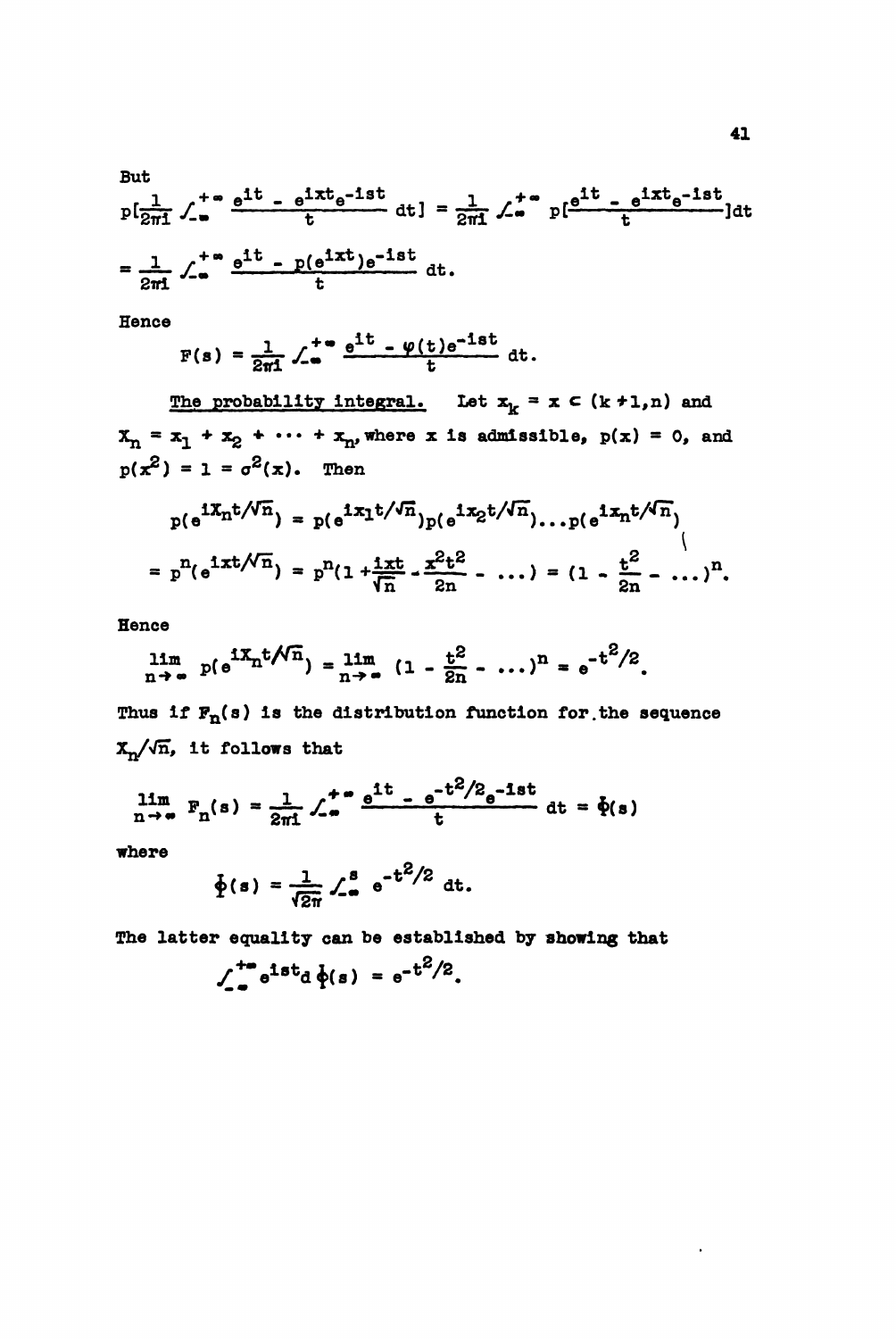The problem of application. In conclusion, I should like to make a remark about the problem of application. Suppose we make the physical hypothesis that the probability of some event is  $1/2$ , i.e., that the associated sequence x is such that  $p(x) = 1/2$ . Suppose further that we make 1000 trials of the event and obtain the result  $p_{1000}(x) = .491$ . We are tempted to believe that the result is a confirmation of our hypothesis. However, if the result confirms the hypothesis, it must verify some implication of the hypothesis. But our hypothesis actually does not imply anything about the value of  $p_{1000}(x)$ . No one of the possible value 0, .001, .002, ... 1 is excluded by the hypothesis  $p(x) = 1/2$ . This argument would seem to Indicate that there is no way of verifying any probability (or any expected value) by means of statistical data. However, this is not the case. In fact, the hypothesis  $p(x) = v$  has an infinitude of verifiable implications. Each implication depends on a pair of positive numbers  $e$ , N and is stated as follows: There exists an integer n such that  $n > N$  and  $|p_n(x) - \pi| < \varepsilon$ . For example, the hypothesis  $p(x) = 1/2$  implies the existence of an integer n such that  $n > 500$  and  $|p_n(x) - 1/2| < .01$ . Since we have obtained the value  $p_{1000}(x) = .491$ , the number n = 1000 satisfies the conditions and therefore the hypothesis Is verified by this result;

Of course, this theory leaves much to be desired. Physical experiment cannot establish either the truth or the falsity of. a hypothesis concerning a probability. However,

> See also the editor's note following this section concerning the same problem.